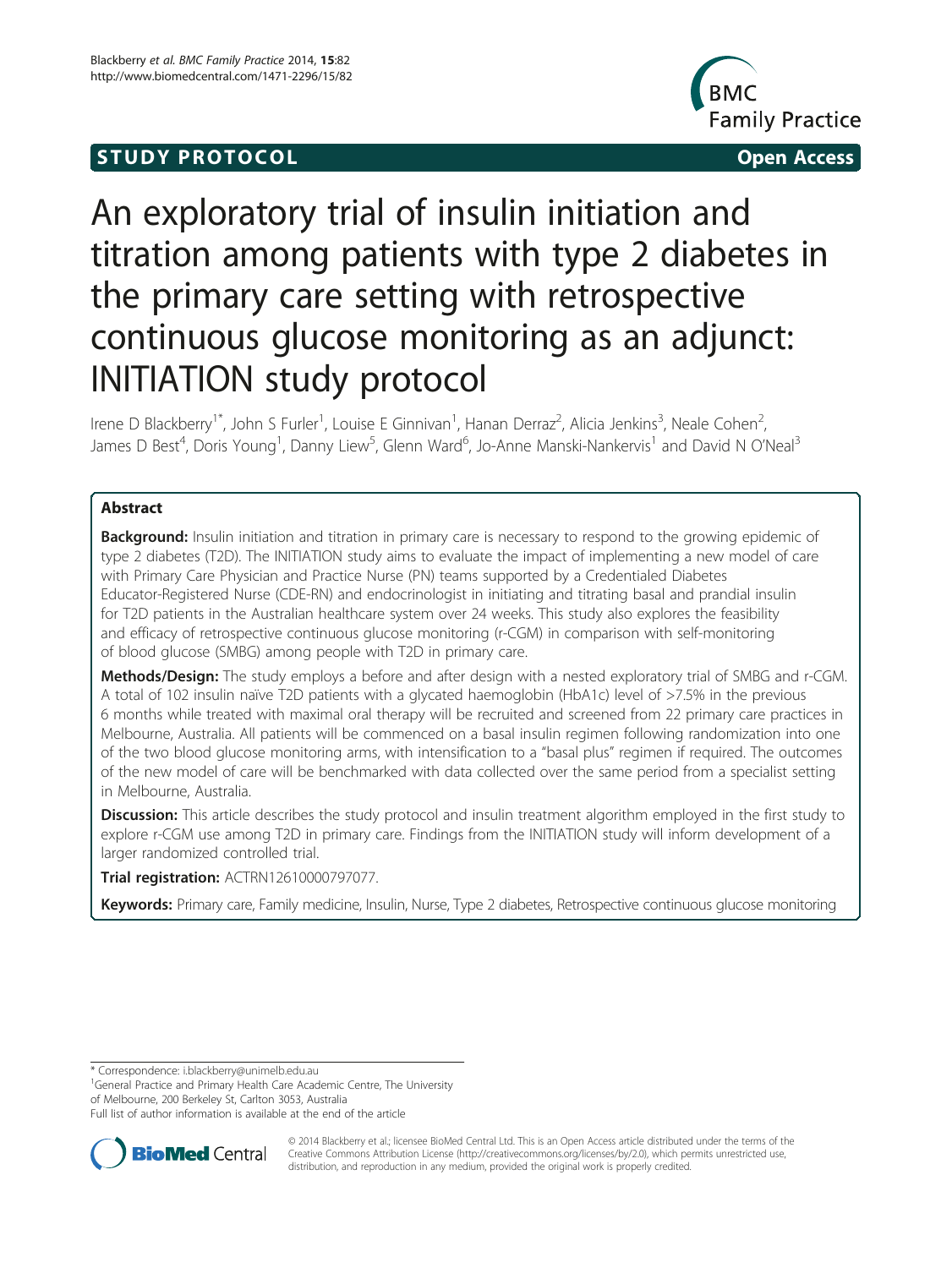# Background

There are currently 347 million people with diabetes world-wide and this number is expected to rise rapidly, particularly those with type 2 diabetes (T2D) [1]. Uncontrolled diabetes results in premature morbidity and mortality and contributes to the burden faced by society and its health systems [1]. Optimal glycemic control among people with T2D is essential to reduce the risk of developing macro and microvascular complications [2]. Yet, despite available evidence based guidelines for diabetes management, there is a persistent failure to achieve glycemic targets among almost half of those people diagnosed with T2D [3,4].

The role of insulin in the management of T2D is well established [5]. However, insulin is often initiated too late in the disease progression of T2D. Data from the INSTIGATE study conducted in Europe showed that the average glycated haemoglobin (HbA1c) upon which insulin was initiated was 9.2% [4]. In Australia, the Fremantle Diabetes Study, reported a median HbA1c of 9.4% prior to insulin commencement [6]. Even when insulin is initiated as part of T2D management, the initial insulin regimen is often not intensified, leaving the average HbA1c still well out of target, with only 17% of people commenced on insulin achieving target HbA1c [7,8]. Given the growing prevalence of T2D and the limited availability of diabetes specialist resources, insulin initiation and titration in primary care is necessary for uncomplicated patients [9,10].

A single daily dose of basal insulin is used in nearly two thirds of primary care patients with T2D treated with insulin [4,11]. However the majority of people with T2D and elevated fasting glucose levels also have postprandial hyperglycemia [12]. Over two-thirds of patients in the 4-T study needed more than one type of insulin to achieve target HbA1c suggesting that once insulin is initiated, monitoring and intensification of insulin therapy is required [13]. The "basal plus" insulin regimen addresses the meal with the highest post-prandial glucose levels after fasting glucose levels are at target following the introduction and up-titration of basal insulin [14].

Assessing post-prandial glycemia is regarded as the most significant obstacle in the initiation and titration of rapid-onset, short-acting prandial insulin. Obtaining high quality post-prandial readings from patients is often a challenge [15]. Retrospective-continuous glucose monitoring (r-CGM) devices provide more reliable and detailed glucose recordings post meals. Use of these devices thus may increase the timeliness and safety of insulin initiation and up-titration among people with T2D, particularly by identifying asymptomatic nocturnal hypoglycemia and unrecognized post-prandial glucose elevations [16,17]. This technology has been used widely in type 1 diabetes (T1D) in specialist centers, however evidence regarding the utility and efficacy of this technology in primary care is lacking [18-20]. While attention needs to be paid to the technical evidence relating to insulin introduction, addressing barriers to the initiation of insulin and tailoring the interventions at the levels of patient, health professional and health system will ensure the interventions are widely acceptable and sustainable in primary care [21-23].

The primary aim of this study is to evaluate the feasibility and glycemic outcomes resulting from the implementation of a new model of care in primary care [24] facilitating the addition of a basal +/− prandial insulin regimen in T2D patients with inadequate glycemic control on oral therapy alone. It involves primary care physician/Practice Nurse (PN) teams with support in a "hub-and-spoke" fashion from Credentialed Diabetes Educator – Registered Nurse (CDE-RN) and endocrinologists. The secondary aim of the study is to evaluate the performance and clinical impact of r-CGM in guiding insulin dosing in primary care.

#### Methods/Design

The INITIATION study incorporates a model of care with the PN and primary care physician working as a team to initiate and titrate basal and prandial insulin in the Australian primary care setting. The new model of care is evaluated using a before and after study design. Resources have been developed to guide these primary care teams to effectively implement the study protocol (Figure 1). Support and mentorship will be provided to primary care physicians and PNs by the study CDE-RN and the study endocrinologist. Nested within this study is an exploratory trial of two different types of blood glucose monitoring. Participating T2D patients will be randomized to one of two arms, namely the self-monitoring of blood glucose (SMBG) alone (Freestyle Optium™; Abbott) or with an adjunct r-CGM  $(iPro^{\omega_2}/Enlite^{\omega_2})$ Medtronic). Each patient will be followed for 24 weeks post-randomization with outcomes related to measures of glycemia (identification of elevated post-prandial glucose levels and the time required to reach target glycemia), quality of life and utilization of health professionals' time spent with patients.

#### Ethics approval and trial registry

The INITIATION study has been approved by St Vincent's Health Human Research Ethics Committee (HREC D-106/10) and was registered with the Human Research Ethics Committee at the University of Melbourne (HREC 1135260) and the Baker-IDI. Consent will be obtained from participating primary care team and patients. The INITIATION study was registered with the Australian and New Zealand Clinical Trials Registry (ACTRN12610000797077).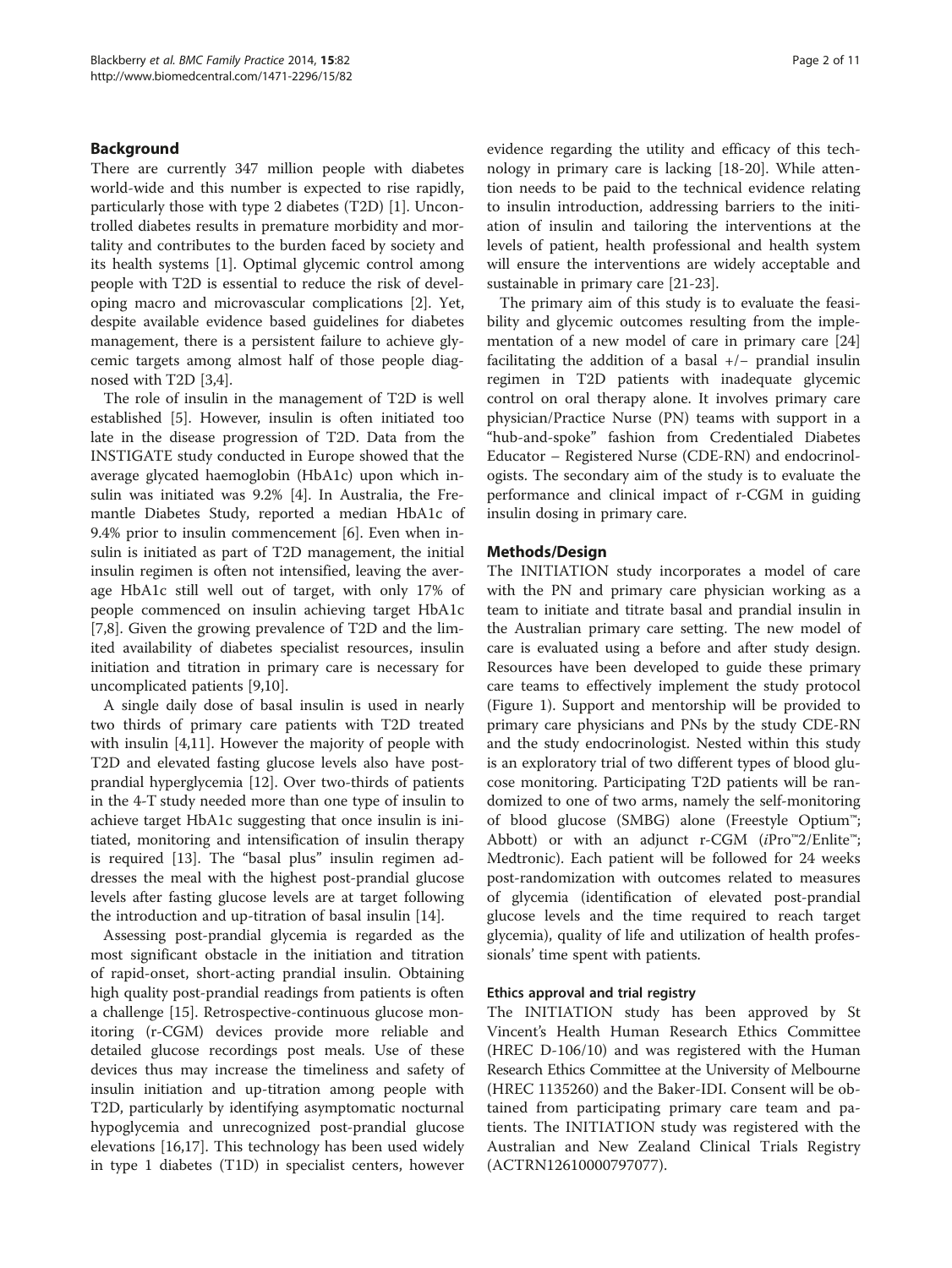

# The intervention

Strategies and materials in the INITIATION study, including the model of care, recruitment and study protocol, are adapted from an acceptability and feasibility study in five primary care practices in metropolitan Melbourne [24].

#### Training in the model of care

All participating primary care physicians and PNs will receive a 2-hour education and training session led by the study endocrinologist, primary care physician and/or CDE-RN. The focus of the training will be on establishing a collaborative model of care which includes:

- The primary care physician-PN team working in partnership to identify and support the initiation of insulin in appropriate patients.
- An in-practice system to initiate and titrate insulin (e.g. detailed description of the roles of the team members and within-practice systems of referral and communication between primary care physician and PN).
- Simple protocols and insulin titration algorithms.<br>• Study endocrinologist and CDE-RN support as
- Study endocrinologist and CDE-RN support as appropriate and necessary.

The training of the primary care physician and PN teams will be interactive and hands-on, using case studies and delivered either in-practice or during an evening group session. The session will cover evidence and rationale for insulin use, how to motivate patients and deal with common patient-level barriers to insulin initiation, initiating and titrating basal insulin (glargine; Sanofi) and prandial insulin (glulisine; Sanofi) using a structured protocol (Table 1 and Figure 2A and 2B). The same type of disposable injecting device (Solostar™, Sanofi) will be used for both insulin glargine and glulisine. The training will involve demonstration of these insulin devices and the r-CGM device (iPro™2/Enlite™; Medtronic).

The aim of the training is to ensure that the primary care physician/PN teams have the knowledge, systems, supports and confidence to work collaboratively with participating patients to commence insulin. Importantly, referral or consultation with an endocrinologist, CDE-

| Fasting BGL (mmol/L)* | <b>Glargine titration</b> | 2 hr post prandial BGL (mmol/L)* | <b>Glulisine titration</b> |
|-----------------------|---------------------------|----------------------------------|----------------------------|
| <4.0                  | Reduce by 2-4 units       | <4.5                             | Reduce by 2-4 units        |
| $4.0 - 7.0$           | No change                 | $4.5 - 7.0$                      | No change                  |
| $7.1 - 8.0$           | Add 2 units               | $7.1 - 10.0$                     | Add 0-2 units <sup>#</sup> |
| $8.1 - 10.0$          | Add 4 units               | $10.1 - 12.0$                    | Add 2 units                |
| >10.0                 | Add 6 units               | $12.1 - 14.0$                    | Add 4-6 units              |
|                       |                           | >14.0                            | Add 6-8 units <sup>#</sup> |

# Table 1 Insulin titration algorithm

BGL = Blood Glucose Level.

#Upon GP's discretion.

\*For values in mg/dl multiply by 18.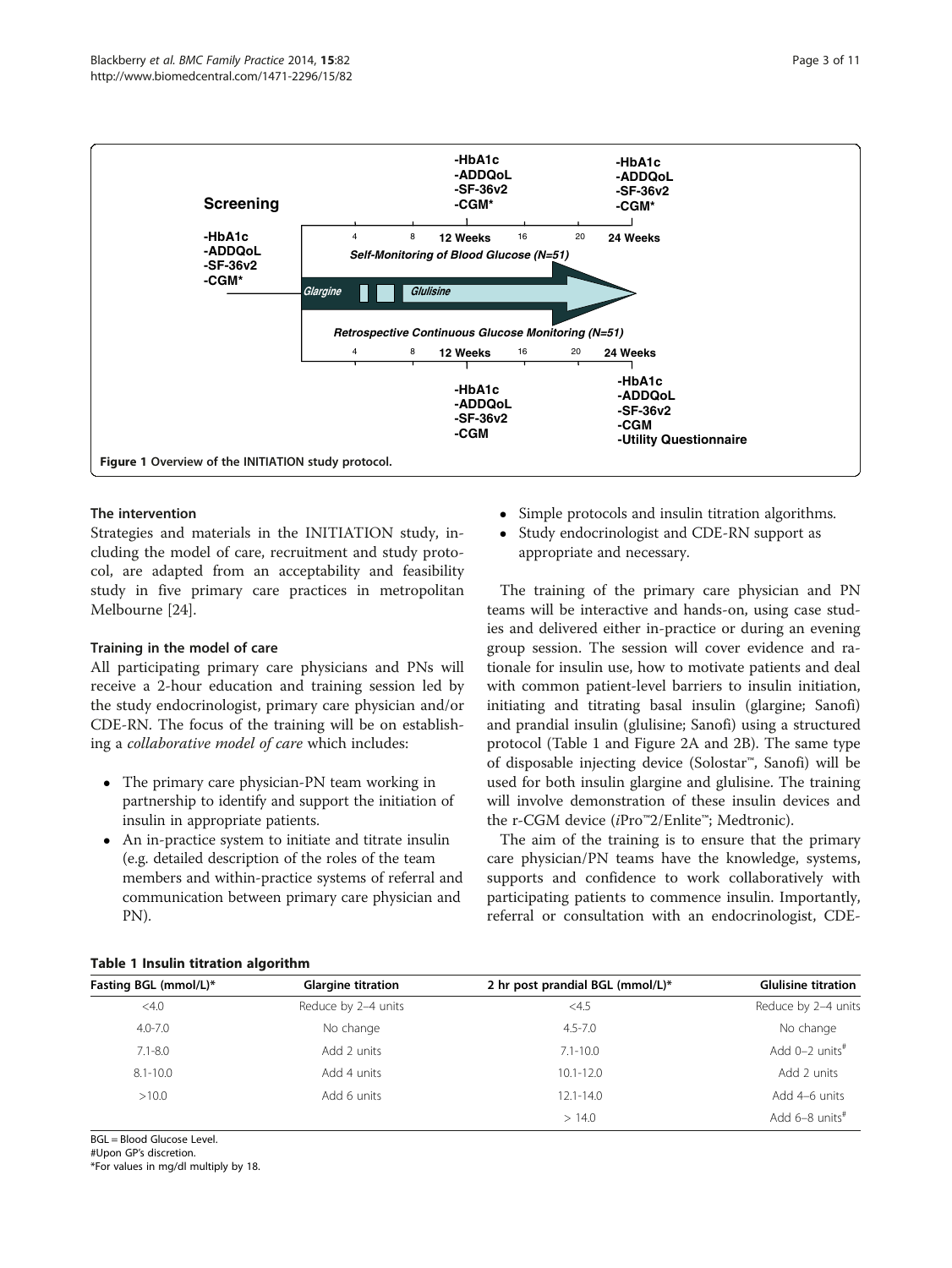

RN or any other appropriate health professionals will remain as management options for primary care physicians managing study patients.

#### Intervention with participating patients

A scheduled visits manual has been developed to guide primary care physicians and PNs to follow-up participating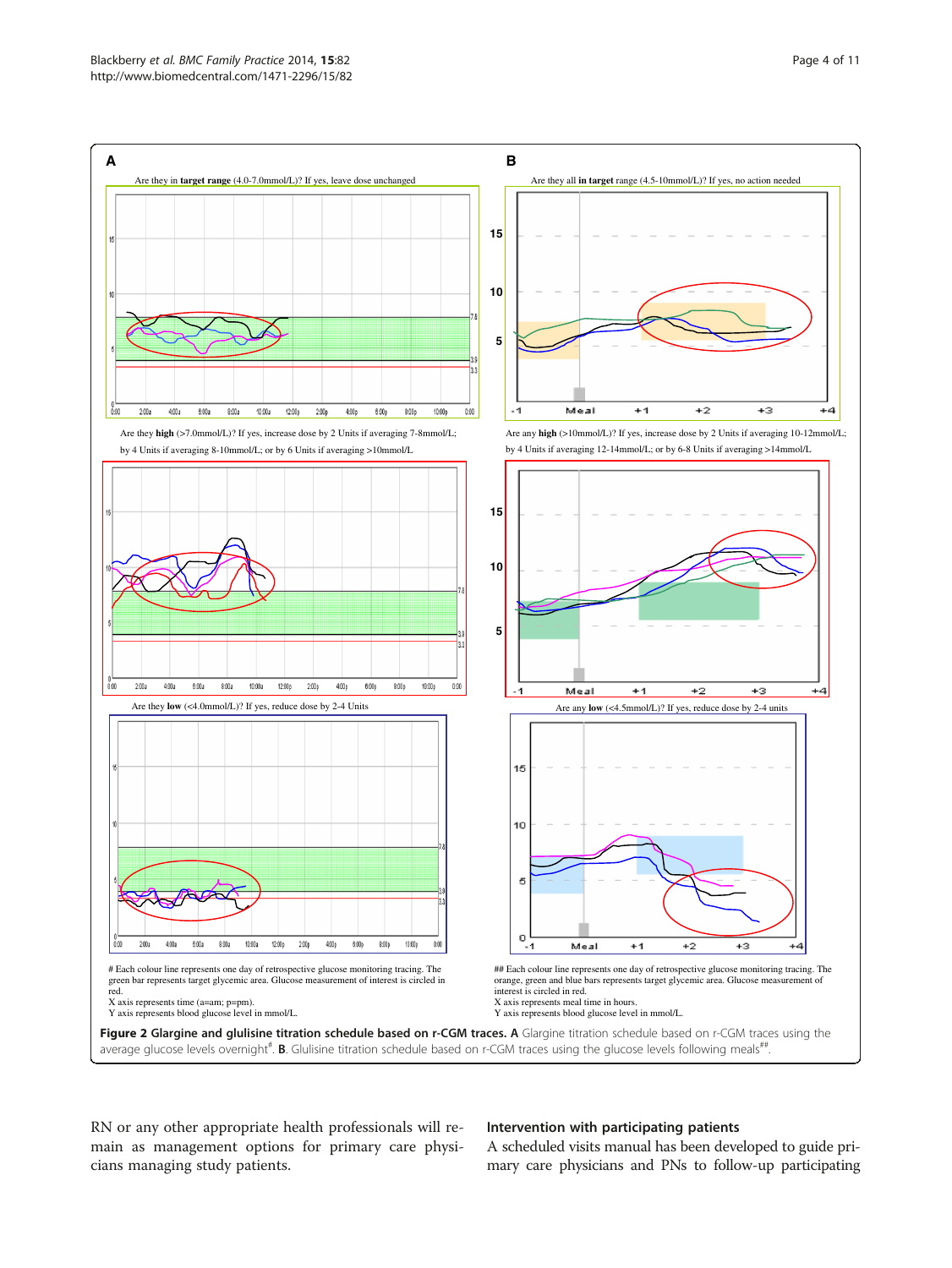patients allowing clinical flexibility within general practices to implement the study protocol in a real-world primary care setting.

The baseline assessments and enrollment visits with the primary care physician and PN will be arranged for each participating patient by practice staff. At this visit the PN will lead the discussion with the patient around general diabetes management and education and train patients to administer a single injection of insulin glargine with the Solostar™ injecting device. PNs will then review patients on Day 2 using a checklist and will supervise patients administering the second injection of insulin glargine themselves. While patients will be advised to administer glargine at the same time daily, they can choose the most appropriate time that will fit in with their daily activities.

The primary care teams will be provided with a simple dosing protocol (see Table 1 and Figure 2) to initiate and titrate insulin with options to deviate from this protocol according to their clinical judgment. The protocol is to target fasting glucose level with once daily insulin glargine starting from 10 units, although this can be modified at the discretion of the physicians. Oral hypoglycemic agents will remain unchanged at the time of basal insulin initiation in order to ensure that glycemia will not deteriorate further prior to up-titration

of the insulin in a group of patients with glycemic control that is already suboptimal. The subsequent titration visits will occur according to a structured schedule (Figure 3). An assessment for the need for prandial insulin can occur at any time four weeks post initiation of basal insulin. After the fasting glucose level target is reached, the primary care teams will be instructed to target the highest post-prandial rise with a pre-meal insulin glulisine injection starting from 4 units with titration guidelines provided (Table 1). Again the subsequent titration visits will occur according to a structured schedule (Figure 3).

The initial dose and titration schedule for insulin glargine (Table 1) is modified from the AT.LANTUS study [25]. The initial dose of insulin glulisine is based on the INITIATE study while the titration schedule (Table 1) is adapted from the study by Janka et al. [26,27]. Titration algorithms for the two monitoring arms (SMBG and r-CGM) are designed so as to provide equivalent increments in insulin in response to measured glucose readings. They are also designed to minimize the risk of hypoglycemia. The study CDE-RNs and endocrinologist will continue to provide support and mentoring to primary care physicians and PNs during insulin initiation and titration as required and will perform safety monitoring by regular review of glucose uploads.

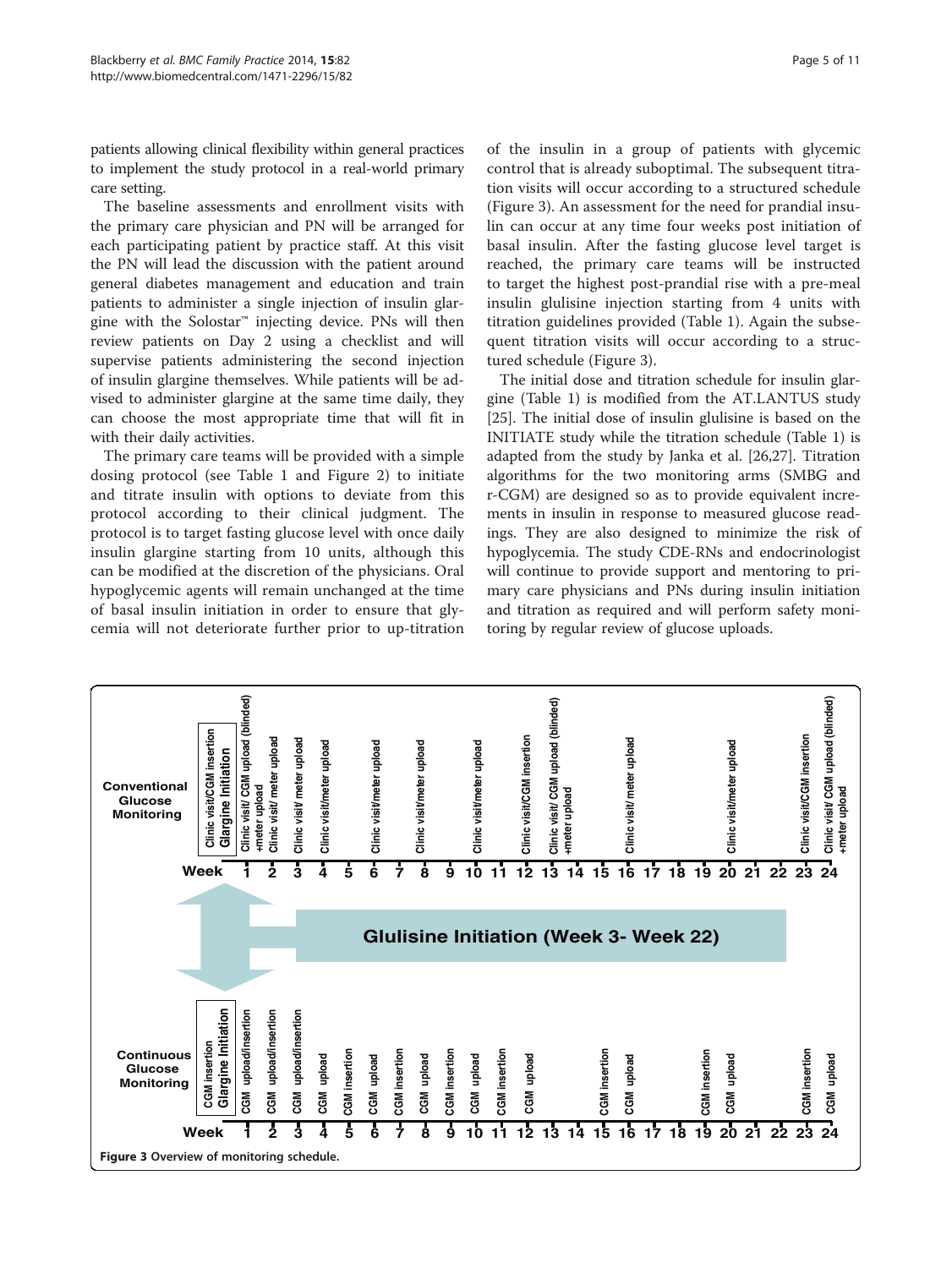# Study procedures

# Inclusion criteria and recruitment strategies for primary care practices

Inclusion criteria for primary care practices include:

- The primary care practice employs a PN;
- Primary care physicians and PNs have not previously routinely initiated insulin in their practice.

A list of potential practices in the state of Victoria, Australia will be identified from the primary care practice database at the University of Melbourne and referral network of the study investigators (St Vincent's Hospital, Werribee Mercy Hospital and Baker-IDI Heart and Diabetes Institute). Recruitment will commence within metropolitan Melbourne. An invitation letter and a study flyer will be mailed to eligible practices. Primary care physicians from eligible practices will be contacted by one of the study investigators. Practices who express an interest in participating will receive an in-practice briefing visit by one of the study team. The purpose of the briefing visit is to explain the study in more detail and to obtain written consent from the primary care physicians and PNs to participate in the study.

#### Inclusion criteria and recruitment strategies for patients

Each consented practice will undertake an audit to identify potential patients with the most recent HbA1c > 7.5% in the last 6 months from their electronic medical records and/or pathology providers. Patients who meet the inclusion and exclusion criteria will be sent a letter by their primary care physicians recalling them for review of their diabetes control. During this review, the need for insulin as one of the treatment options available will be discussed with the patient. Patients will be provided with written study information and will be asked to attend a screening visit with the PN to confirm eligibility to participate.

Each potential patient will be screened by the PN according to the study inclusion criteria:

- Uncomplicated, insulin naïve T2D patients.
- Aged 18–80 years old.
- On maximum tolerated doses which have been stable for at least 3 months of two or more oral hypoglycemic agents (OHAs) or in the opinion of the physician insulin is deemed necessary.
- Willing to self-monitor blood glucose levels at least twice daily.
- Willing to commence insulin.

The study exclusion criteria are:

Patients with T1D.

- Having satisfactory fasting glucose levels (mean <6.0 mmol/L) with post-prandial hyperglycemia  $(mean > 10 mmol/L).$
- Having previous or current treatment with insulin (excluding the short term use of insulin in acute illness or during hospitalization).
- On Glucagon-like peptide-1(GLP-1) medication
- Non-English speaking.
- Having vision/cognition/renal function impairment or having major medical/psychiatric illness.
- Having recent or ongoing life-threatening illness.<br>• Having needle phobia
- Having needle phobia.
- Pregnant or planning to be pregnant.

# Screening and baseline assessment

At the screening visit and after written consent is obtained, patients will be provided with and will be taught to use the study blood glucose meter which will be provided as well as general diabetes education including foods containing carbohydrates, the importance of regular exercise, brief explanation of progression of T2D and why insulin is now needed, and a blood glucose monitoring record book. Patients will be asked to perform twice daily glucose levels prior to the next appointment. An r-CGM device will be attached to all patients during this visit allowing collection of a week's r-CGM trace prior to randomization. Patients will then have blood drawn for HbA1c at the local Diabetes Control and Complications Trial (DCCT) aligned pathology provider designated for the study.

Within a week of screening, patients will visit their primary care team for a baseline assessment and enrollment visit. Those with a study HbA1c ≤7.5% will be excluded from the study and will be referred back to usual care. Patients who meet the inclusion and exclusion criteria will be enrolled into the study and will be asked to complete baseline surveys prior to randomization to either self monitoring of blood glucose (SMBG) alone (Freestyle Optium™; Abbott) or with adjunct r-CGM (iPro™2/Enlite™; Medtronic). Randomization will be generated using computerized random number table that will be held by a researcher independent of the study team. Random allocation will be kept in sealed envelopes and randomization will occur prior to the initiation of insulin therapy. Blinding of researchers, practices and patients will not be possible once the random allocation is revealed due to the nature of the study.

# Self-monitoring arms

 Self-monitoring of blood glucose with adjunct (r-CGM) arm

iPro™2/Enlite™; Medtronic is a r-CGM utilising a subcutaneous electrode measuring and recording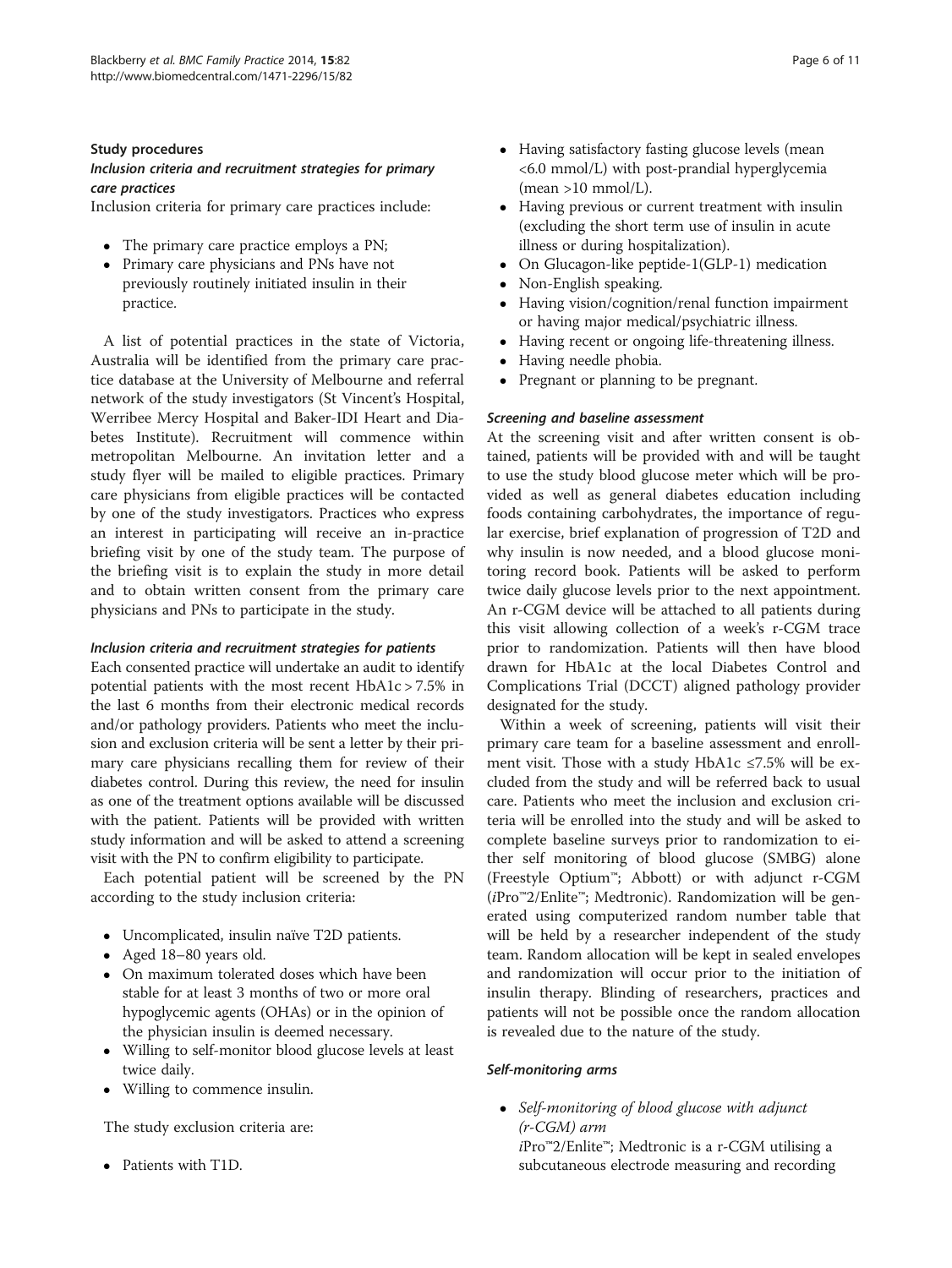interstitial glucose levels using glucose oxidaze methodology and requiring twice daily calibration with a fingerprick glucose meter reading. Minimal interaction by the patient is required with these devices which are uploaded to a computer. Calibrating fingerprick glucose readings are automatically integrated and an r-CGM trace facilitated by the device software plotted. Health professionals will upload data from the r-CGM device and the blood glucose meter (BGM) at the end of monitoring period and the retrospective continuous glucose trace plot will be produced by the device software. The 7-day r-CGM traces will be collected weekly for 4 weeks following the initiation of insulin glargine or glulisine, fortnightly for another 4 weeks and monthly until the end of the study.

• Self-monitoring of blood glucose (SMBG) arm For patients randomized to the conventional SMBG arm, r-CGM traces will be obtained at baseline, 12 weeks and 24 weeks. Health professionals will be instructed not to use upload of these r-CGM traces for titration.

# Data collection

At baseline, demographic data, clinical history (year of diagnosis, complications, medications, frequency of selfmonitoring, hospitalization and hypoglycemia in the past 3 months), smoking status, clinical examination (body mass index, waist-to-hip ratio, blood pressure), Short Form 36 Health Survey questionnaire version 2 (SF-36 v2) [28] and Audit of Diabetes Dependent Quality of Life (ADDQoL) [29] will be collected. The same data will also be collected at 12 weeks and 24 weeks. The doses of basal and prandial insulin administered during study follow-up will be recorded. Data will be collected in clinical record forms (CRFs) that are designed to be user-friendly and easy to administer by busy health professionals working in a complex clinical environment. The CRFs will be faxed from primary care centers to a central electronic database management service.

Each patient will be asked to perform fingerprick capillary blood glucose testing 2 to 4 times daily including one fasting reading before breakfast and another reading at 2 hours after a meal at various times. Patients will be advised to document these readings and any symptomatic hypoglycemic episodes in the blood glucose diary provided. The glucose meter data will be uploaded at each practice visit.

#### Blood collection and assays

HbA1c will be collected at baseline, 12 weeks and 24 weeks and analyzed by a DCCT aligned centralized laboratory.

#### Follow-up and endpoint determination procedures

The primary endpoint is the absolute change in HbA1c following insulin initiation at baseline compared with 24 weeks. The secondary endpoints include changes r-CGM time spent in low  $\left(\langle 4.0 \text{ mmol/L}\right)$ , target  $\left(4.0 -$ 10.0 mmol/L) and high (>10.0 mmol/L) glucose range at baseline, 12 and 24 weeks; symptomatic hypoglycemia; incidence of severe hypoglycemia (hypoglycemia resulting in loss of consciousness or requiring third party assistance); proportion of patients being prescribed a prandial insulin (glulisine) injection; time to reach target HbA1c ≤7%; proportion of patients achieving an HbA1c ≤7% at 12 and 24 weeks); total insulin dose at 12 weeks and 24 weeks; change in quality of life (ADDQOL and SF-36v2 at 12 weeks and 24 weeks compared with baseline); blood pressure (12 weeks and 24 weeks compared with baseline) and weight change (BMI and waist-to-hip ratio at 12 weeks and 24 weeks compared with baseline).

Endpoints for the sub-study comparing r-CGM with SMBG reflect those described above. In addition, patients and PNs' acceptability and utility of CGM devices at 24 weeks and total primary health care utilization at 24 weeks will be examined.

#### Benchmark data

The glycemic outcomes reflected by changes in HbA1c following implementation of this new model of care in primary care setting will be benchmarked against observational data collected from all patients with T2D commenced on insulin by private endocrinologists/CDE-RN teams over the same period. Data to be collected from benchmark patients at baseline, 12 weeks and 24 weeks include age, duration of diabetes, the presence of diabetic complications (laser requiring retinopathy, ischemic heart disease, lower limb ulceration or amputation, stroke), the frequency of home blood glucose monitoring, the need for an interpreter, employment status, whether they live alone, hospitalization within the last 12 weeks, current medications and HbA1c. These characteristics will allow a comparison of the demographic, costs and outcomes of those patients with T2D commencing insulin in the specialist centers with those in primary care.

# Sample size calculation

The power calculation was based on one sample comparison of mean against a reference value. The HbA1c reference value was 8.23% as reported in the INSTI-GATE study [4] assuming no change in HbA1c without the intervention. The new model of care was estimated to result in HbA1c reduction of 0.4%. Based on a standard deviation of 1.44 in the FIELD study [30] with a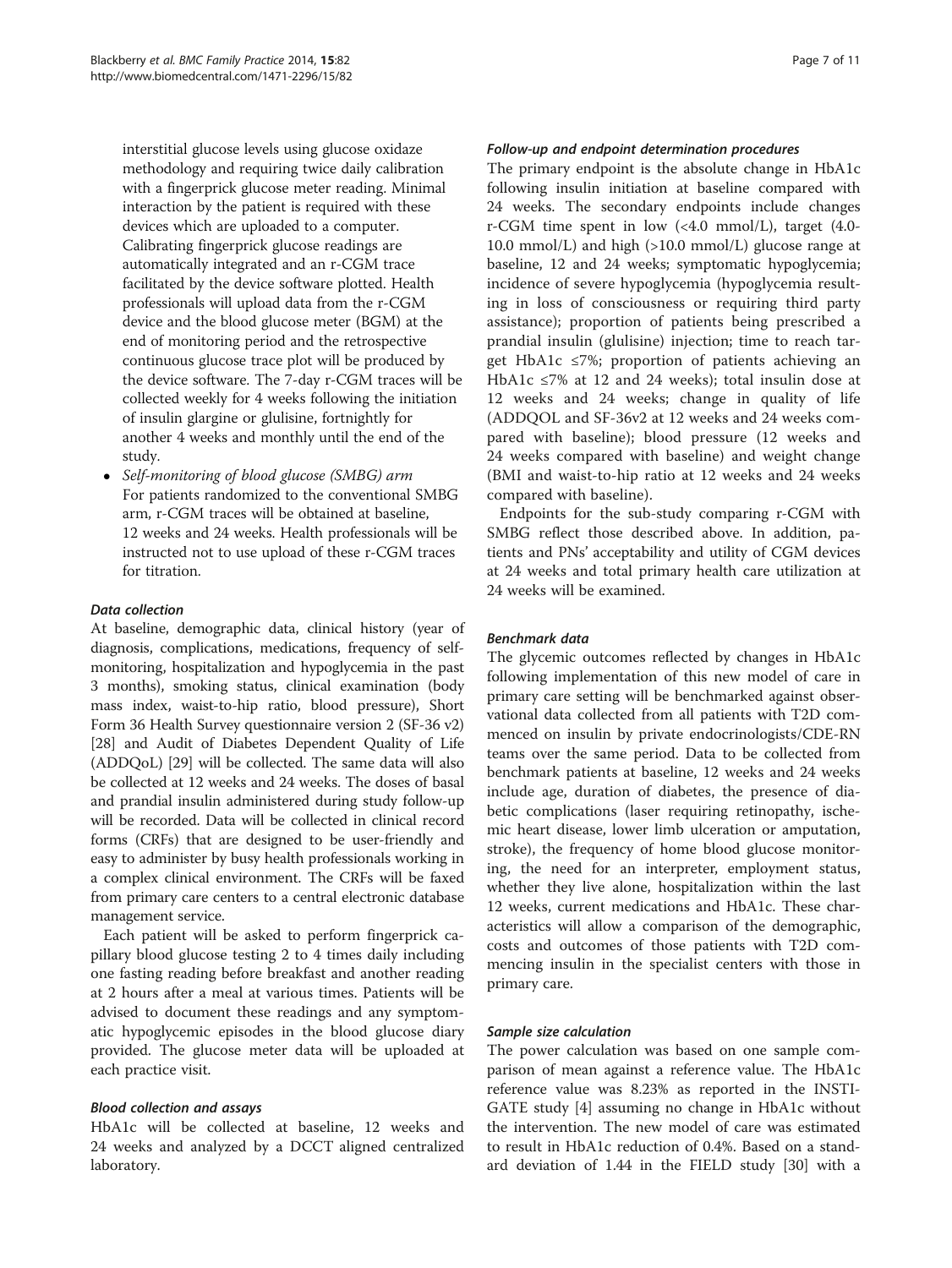two-sided alpha of 0.05 and 80% power, a sample size of 102 patients is required to detect change in the primary outcome. Our previous research suggests that in an average two full-time-equivalent primary care physician practice we expect to identify 80–100 patients with T2D. Of these we anticipate 10% (8–10) will meet our inclusion criteria and 50% recruitment rate, generating on average 4–5 participating patients per practice. A total of 22 primary care practices will be required. Our sample is not powered to detect change between SMBG and r-CGM but rather to explore the feasibility and efficacy of r-CGM in primary care.

# Statistical analysis

The primary analysis will be the change in HbA1c based on the entire sample at baseline, 12 and 24 weeks. This analysis will produce a conservative estimate of the benefit of insulin therapy as glycemic control tends to rise without the introduction of insulin in this population. The changes in HbA1c will be benchmarked against those obtained from patients under specialist care who have been initiated on insulin. A secondary analysis will examine the absolute change in HbA1c between the r-CGM and SMBG groups. Comparisons of the entire sample as well as between r-CGM and SMBG will be made at baseline, 12 and 24 weeks for all secondary endpoints.

# Trial monitoring

A safety monitoring committee consisting of study endocrinologist, primary care physician and CDE-RNs will be appointed. All significant adverse events (which include hospital presentations or admissions) and their duration will be documented. All serious adverse events will be reported to the safety monitoring committee within 24 hours of the primary care team being made aware of them. Each adverse event will be independently reviewed by other chief investigators (consisting of 4 endocrinologists) independent of the safety monitoring team. Additionally, the Human Research Ethics Committee will be notified of all significant adverse events in writing. Criteria for withdrawal of study participants include major protocol violation, major adverse event directly related to the intervention, pregnancy, voluntary withdrawal of consent or development of lifethreatening illness.

# **Discussion**

Delays in the timely initiation of insulin are often attributed to "psychological insulin resistance" [31] on the part of patients and "clinical inertia" on the part of health professionals. However, barriers associated with the health system responsible for the provision of medical services are also important. The model of care

under evaluation in this study attempts to address barriers which may be responsible for delaying insulin initiation in primary care while also utilizing those strengths inherent in the primary care model. Our previous work [21] has identified that the organization within the practice, clarification of the roles and expectations of patient and health professionals involved in insulin initiation and delegation of responsibility for the provision of care are key factors in determining success. Our study introduces a new model of care in Australia, with an enhanced role for the PNs working in partnership with the primary care physicians, supported by CDE-RNs and endocrinologists. This model addresses the barriers and enablers of insulin initiation in the primary care setting at the practice, health professional and patient level. It also utilizes the current healthcare system and financial structures in Australia ensuring immediate generalizability.

To maximize acceptance in a busy and varied clinical environment, the tools designed to implement the intervention are flexible with a facility to be tailored to each practice's structure and the individual needs of patients. The insulin initiation and titration protocol employs a simple unambiguous easy-to-follow algorithm guiding primary care physicians and PNs in a busy general practice setting. A basal insulin analogue is employed as it would minimize the risk of hypoglycemia. This precaution is crucial in order to ensure that the physician's, PN's and patient's trust in the ability of the model of care to deliver a positive outcome is maintained. Insulin glargine is chosen because it is the only available basal insulin that is subsidized by the Pharmaceutical Benefits Scheme (PBS) for the management of T2D in Australia at the time this study is conducted. A basal plus approach, incorporating the rapid acting analogue, insulin glulisine, acknowledges the importance of addressing post-prandial hyperglycemia in reducing HbA1c in this patient group [32,33]. A similar disposable injecting device (Solostar™, Sanofi) mechanism used for both glargine and glulisine minimizes need for further education of primary care physicians, PNs and patients.

The insulin titration schedule is conservative, balancing sophistication against practicability. Its aim is to minimize hypoglycemia risk, and has been developed based upon the review of available research evidence [14] and clinical experience. Each physician-PN team will be able to deviate from the insulin initiation and titration protocol at their discretion. This should minimize patient adverse events and ensure that it is feasible for both PNs and physicians to implement this model of care within their current workload in realworld practice. Our aim is to embed and integrate the task of initiating and titrating insulin within the complex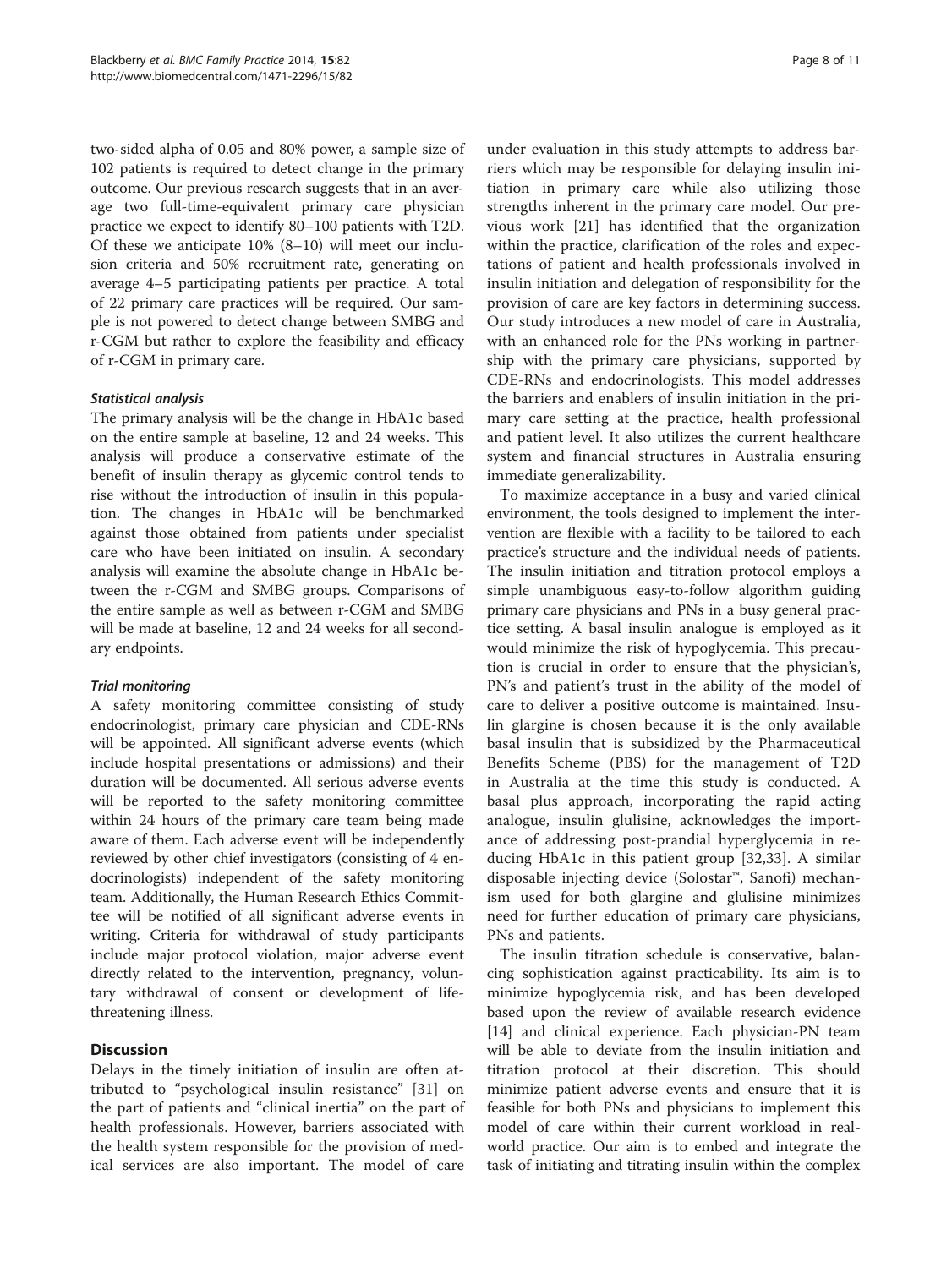ongoing generalist work of primary care with minimal disruption to work in general.

# The use of blood glucose monitoring among T2D in primary care

Once insulin has been initiated, the ongoing monitoring and review of glucose levels by the patient and health professional is important for patient safety and for intensification of insulin therapy [13] as this provides insight into recurring patterns of glycemia, the impact of diet and behavior upon glycemia and the effect of therapeutic interventions [34]. However hypoglycemia may be undetected particularly when it occurs overnight [35] and identifying post-prandial glycemia may be a challenge for clinicians.

The use of r-CGM offers the potential for identification of unrecognized hypoglycemia and hyperglycemia excursions [36] leading to more tailored and appropriate treatment changes. We chose the iPro™2 r-CGM device as it is small, convenient and non-intrusive for the patient to wear and is essentially "wear and forget". It requires a minimum of two blood glucose meter readings each day for calibration. The study protocol will result in the first widespread use of these devices in a "real world" primary care setting where people with T2D receive the majority of their health care. Given the exploratory nature of the r-CGM arm of the study the design incorporated an intensive r-CGM regimen providing a level of redundancy sufficient to allow for potential device failures.

# Study design issues

We have undertaken a series of studies of insulin initiation in primary care based on the UK Medical Research Council (MRC) complex intervention framework [37]. In the pre-clinical phase, we examined barriers and enablers of insulin initiation using qualitative approach [21] drawing upon the Normalization Process Theory [38]. We then developed and piloted our new model of care on insulin initiation in five general practices in Melbourne, Australia as part of Phase 1 modeling stage of the MRC framework [39]. Our new model of care is complex as it is made of several interconnecting factors [40] and it is embedded within the 'real world' general practice setting. In the INITIATION study, we will progress to a Phase 2 exploratory trial to further refine our intervention and processes as well as to determine the feasibility of our study protocol in a much larger sample of 22 general practices. The exploratory trial stage is considered important to inform a future definitive randomized controlled trial.

Our study is based in primary care involving "research naive" practices. Data collection forms and titration

algorithms need to be easily understood and not time consuming to complete and follow as the practices will receive limited reimbursement for their participation in research. The primary aim of implementing the new model of care is not only to achieve insulin initiation but also the treatment intensification required to achieve appropriate glycemic control in a safe manner. The number of people who transition to prandial insulin and timeliness with which that occurs is therefore also of importance and this is reflected in the study's secondary endpoints. Other secondary endpoints include indicators clinically relevant to health professionals and patients when commencing insulin, including quality of life and weight gain.

Our primary care practices will be a convenience sample of practices in the state of Victoria and thus will not be representative of all Australian primary care practices. A convenience sample is within the scope of this before and after study with a nested exploratory trial to examine the impact of our new model of care and observe the feasibility of r-CGM use among T2D in primary care. Data relating to insulin initiation from a specialist setting in the same locality as that from which the practices will be recruited will be used to benchmark study outcomes. This is incorporated into the study design as assigning patients with suboptimal glycemic control judged by their primary care physicians as requiring insulin on clinical grounds to a control "no insulin" group is not ethically justifiable. Insulin initiation and titration in the specialist setting is accepted as the "gold standard" care and the benchmarking data will enable us to compare how our new primary care based model of care performed in improving HbA1c at 12 and 24 weeks. The benchmarking data will be the basis for a health economics analysis comparing the costs of insulin initiation in the primary care setting versus that in the specialists setting. A centralised laboratory for HbA1c testing will be used in this study to ensure that our study HbA1c result is consistent across participating primary care practices.

Cluster randomization of monitoring arms according to the primary care centres recruited for the study would have been appropriate had we planned a definitive effectiveness trial powered to identify difference in the change in HbA1c. Given that the study is not powered to do so, our individually randomized exploratory design will allow all practitioners to gain some experience and exposure to the use of r-CGM, thus maximizing our capacity to identify strengths and weaknesses in its use in the field.

# Conclusions

Insulin initiation in primary care is warranted in order to address the growing epidemic of T2D. The INITIATION study evaluates the efficacy of a new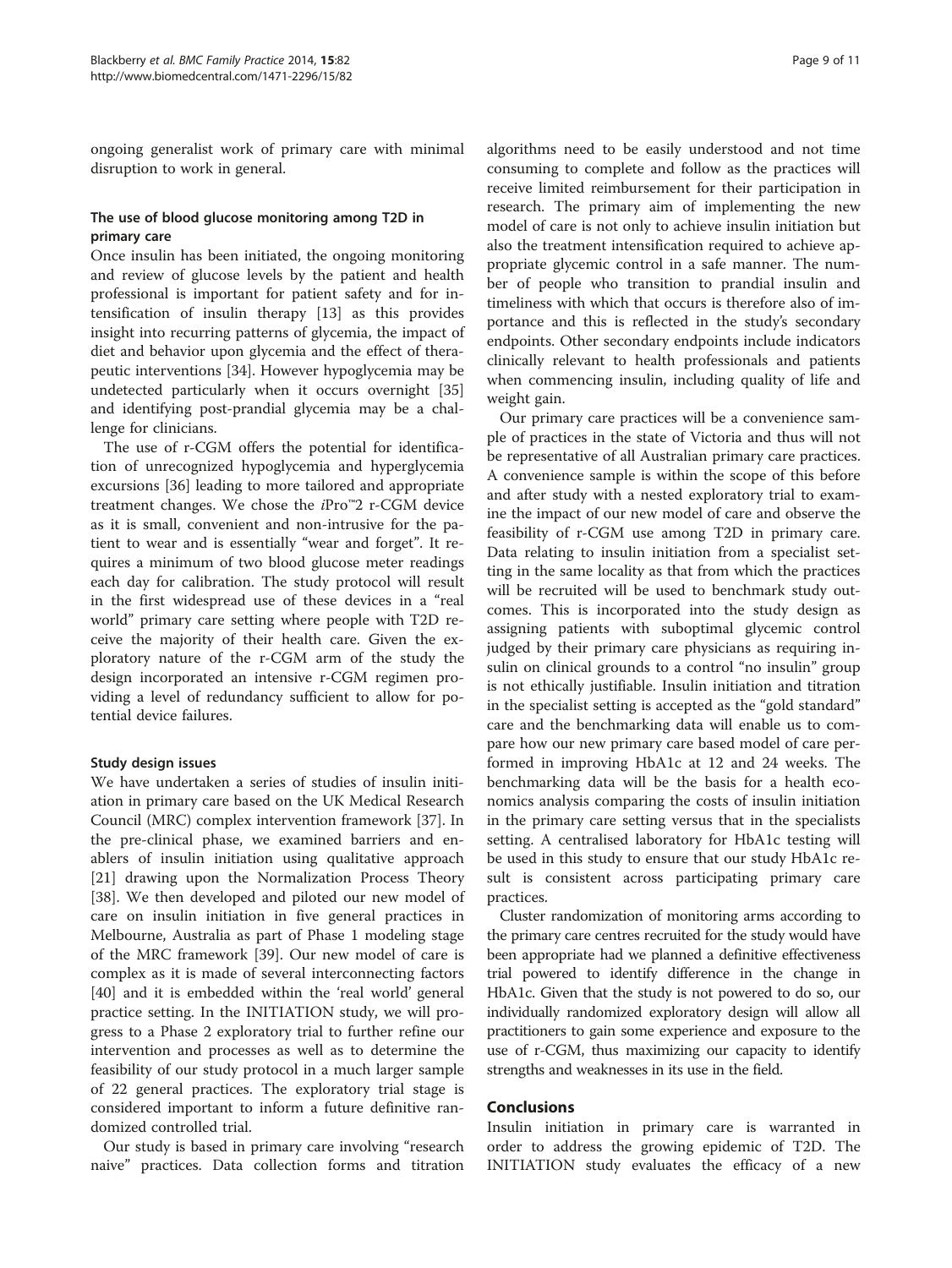model of primary care physicians and PNs care that addresses barriers to insulin initiation within real-world primary care setting. The study will be the first to provide valuable efficacy and utility data on the use of r-CGM among people with T2D in primary care.

#### Competing interests

We wish to declare the following facts which may be considered as potential conflicts of interest and to significant financial contributions to this work:

(1) Sanofi and Medtronic provided material and financial support for the conduct of this investigator initiated study;

(2) Abbott and BD provided material support;

(3) IDB and JF received fellowship support from NHMRC Centre of Clinical Research Excellence in Diabetes;

(4) JF was also supported by an NHMRC-PHCRED Career Development Fellowship;

(3) LG and HD received travel support to attend a national conference; (4) NC, DL, AJ, JF, LG and JMN had various financial relationships with pharmaceutical industries outside the submitted work including consultancies, grants, lectures, educational activities and travel;

(5) All the other authors had no conflict of interests that may be relevant to the work under consideration.

#### Authors' contributions

All the authors have substantial contributions towards the conception and design of the study. IDB, JF, DY, and JB conceived and developed the insulin initiation model of care. DNO, IDB, JF and AJ conceptualised the Initiation study. DY, JB, LG, NC, DL, HD, JMN and GW contributed to refinement of study protocol, trial design, insulin algorithm, outcomes, and data collection tools. IDB was the study coordinator and wrote the first draft of the manuscript. All authors contributed to subsequent drafts and approved the final version of the manuscript. DNO is the principal investigator and acts as guarantor for the study.

#### Acknowledgements

The INITIATION study was an investigator initiated study. We gratefully acknowledge funding and material support by Australian National Health and Medical Research Council (NHMRC) Centre of Clinical Research Excellence (CCRE) in Diabetes Science, Sanofi and Medtronic. The INITIATION study grant proposal was independently peer-reviewed by the NHMRC CCRE in Diabetes Science, Sanofi and Medtronic. JF is supported by an NHMRC-PHCRED Career Development Fellowship. Abbott donated the blood glucose meters (BGMs) and BD supplied the needle starter packs. Funding sources had no involvement in study design; in data collection, analysis and interpretation; in the writing of the report; and in the decision to publish this protocol. We would like to thank participating primary care practices, patients and research assistants for their support.

#### Author details

<sup>1</sup>General Practice and Primary Health Care Academic Centre, The University of Melbourne, 200 Berkeley St, Carlton 3053, Australia. <sup>2</sup>Baker-IDI Heart and Diabetes Institute, 75 Commercial Rd, Melbourne VIC 3004, Melbourne, Australia. <sup>3</sup>Department of Medicine, St Vincent's Hospital, The University of Melbourne, Level 4, Clinical Sciences Building, 29 Regent St Fitzroy, Melbourne VIC 3065, Australia. <sup>4</sup>Melbourne Medical School, The University of Melbourne, Level 2 West, Medical Building (181), Melbourne VIC 3010, Australia. <sup>5</sup>Melbourne EpiCentre, The University of Melbourne, c/-The Royal Melbourne Hospital, 7 East, Main Building, Grattan St, Parkville VIC 3050, Australia. <sup>6</sup> Department of Endocrinology and Diabetes, St Vincent's Hospital, Level 4, Clinical Sciences Building, 29 Regent St Fitzroy, Melbourne VIC 3065, Australia.

#### Received: 27 July 2013 Accepted: 22 April 2014 Published: 3 May 2014

#### References

1. World Health Organisation: WHO Prevalence of diabetes. [updated Accessed March 2010; cited http://www.who.int/diabetes/actionnow/en/ mapdiabprev.pdf]

- 2. Stratton IM, Adler AI, Neil HA, Matthews DR, Manley SE, Cull CA, Hadden D, Turner RC, Holman RR: Association of glycaemia with macrovascular and microvascular complications of type 2 diabetes (UKPDS 35): prospective observational study. BMJ 2000, 321(7258):405–412.
- 3. Rubino A, McQuay LJ, Gough SC, Kvasz M, Tennis P: Delayed initiation of subcutaneous insulin therapy after failure of oral glucose-lowering agents in patients with Type 2 diabetes: a population-based analysis in the UK. Diabet Med 2007, 24(12):1412–1418.
- 4. Costi M, Dilla T, Reviriego J, Castell C, Goday A: Clinical characteristics of patients with type 2 diabetes mellitus at the time of insulin initiation: INSTIGATE observational study in Spain. Acta Diabetol 2010, 47(Suppl 1):169–175.
- 5. Inzucchi SE, Bergenstal RM, Buse JB, Diamant M, Ferrannini E, Nauck M, Peters AL, Tsapas A, Wender R, Matthews DR: Management of hyperglycemia in type 2 diabetes: a patient-centered approach: position statement of the American Diabetes Association (ADA) and the European Association for the Study of Diabetes (EASD). Diabetes Care 2012, 35(6):1364–1379.
- 6. Davis TME, Davis WA, Bruce DG: Glycaemic levels triggering intensification of therapy in type 2 diabetes in the community: the Fremantle Diabetes Study. Med J Aus 2006, 184(7):325-328.
- 7. Australian National Diabetes Information Audit and Benchmarking: ANDIAB 2009. Canberra: National Association of Diabetes Centres; 2009.
- 8. Blak BT, Smith HT, Hards M, Maguire A, Gimeno V: A retrospective database study of insulin initiation in patients with Type 2 diabetes in UK primary care. Diabet Med 2012, 29(8):e191–198.
- 9. Dale J, Martin S, Gadsby R: Insulin initiation in primary care for patients with type 2 diabetes: 3-year follow-up study. Primary Care Diabetes 2010, 4(2):85–89.
- 10. Harris S, Yale J-F, Dempsey E, Gerstein H: Can family physicians help patients initiate basal insulin therapy successfully?: randomized trial of patient-titrated insulin glargine compared with standard oral therapy: lessons for family practice from the Canadian INSIGHT trial. Can Fam Physician 2008, 54(4):550–558.
- 11. Blak BT, Smith HT, Hards M, Curtis BH, Ivanyi T: Optimization of insulin therapy in patients with Type 2 diabetes mellitus: beyond basal insulin. Diabet Med 2012, 29(7):13–20.
- 12. Monnier L, Colette C, Dunseath GJ, Owens DR: The loss of postprandial glycemic control precedes stepwise deterioration of fasting with worsening diabetes. Diabetes Care 2007, 30(2):263–269.
- 13. Holman RR, Farmer AJ, Davies MJ, Levy JC, Darbyshire JL, Keenan JF, Paul SK: Three-year efficacy of complex insulin regimens in type 2 diabetes. N Engl J Med 2009, 361(18):1736–1747.
- 14. Ampudia-Blasco FJ, Rossetti P, Ascaso JF: Basal plus basal-bolus approach in type 2 diabetes. Diabetes Technol Ther 2011, 13(Suppl 1(1)):S75-83.
- 15. Kazlauskaite R, Soni S, Evans AT, Graham K, Fisher B: Accuracy of self-monitored blood glucose in type 2 diabetes. Diabetes Technol Ther 2009, 11(6):385–392.
- 16. Boland E, Monsod T, Delucia M, Brandt CA, Fernando S, Tamborlane WV: Limitations of conventional methods of self-monitoring of blood glucose: lessons learned from 3 days of continuous glucose sensing in pediatric patients with type 1 diabetes. Diabetes Care 2001, 24(11):1858–1862.
- 17. Hay LC, Wilmshurst EG, Fulcher G: Unrecognized hypo- and hyperglycemia in well-controlled patients with type 2 diabetes mellitus: the results of continuous glucose monitoring. Diabetes Technol Ther 2003, 5(1):19–26.
- 18. Golden SH, Sapir T: Methods for insulin delivery and glucose monitoring in diabetes: summary of a comparative effectiveness review. J Manag Care Pharm 2012, 18(6 Suppl B):1–17.
- 19. Monnier L, Colette C, Boegner C, Pham TC, Lapinski H, Boniface H: Continuous glucose monitoring in patients with type 2 diabetes: Why? When? Whom? Diabetes Metab 2007, 33(4):247–252.
- 20. Yeh HC, Brown TT, Maruthur N, Ranasinghe P, Berger Z, Suh YD, Wilson LM, Haberl EB, Brick J, Bass EB, Golden SH: Comparative effectiveness and safety of methods of insulin delivery and glucose monitoring for diabetes mellitus: a systematic review and meta-analysis. Ann Intern Med 2012, 157(5):336–347.
- 21. Furler J, Spitzer O, Young D, Best J: Insulin in general practice barriers and enablers for timely initiation. Aust Fam Physician 2011, 40(8):617–621.
- 22. Harris SB, Gerstein HC, Yale JF, Berard L, Stewart J, Webster-Bogaert S, Tompkins JW: Can community retail pharmacist and diabetes expert